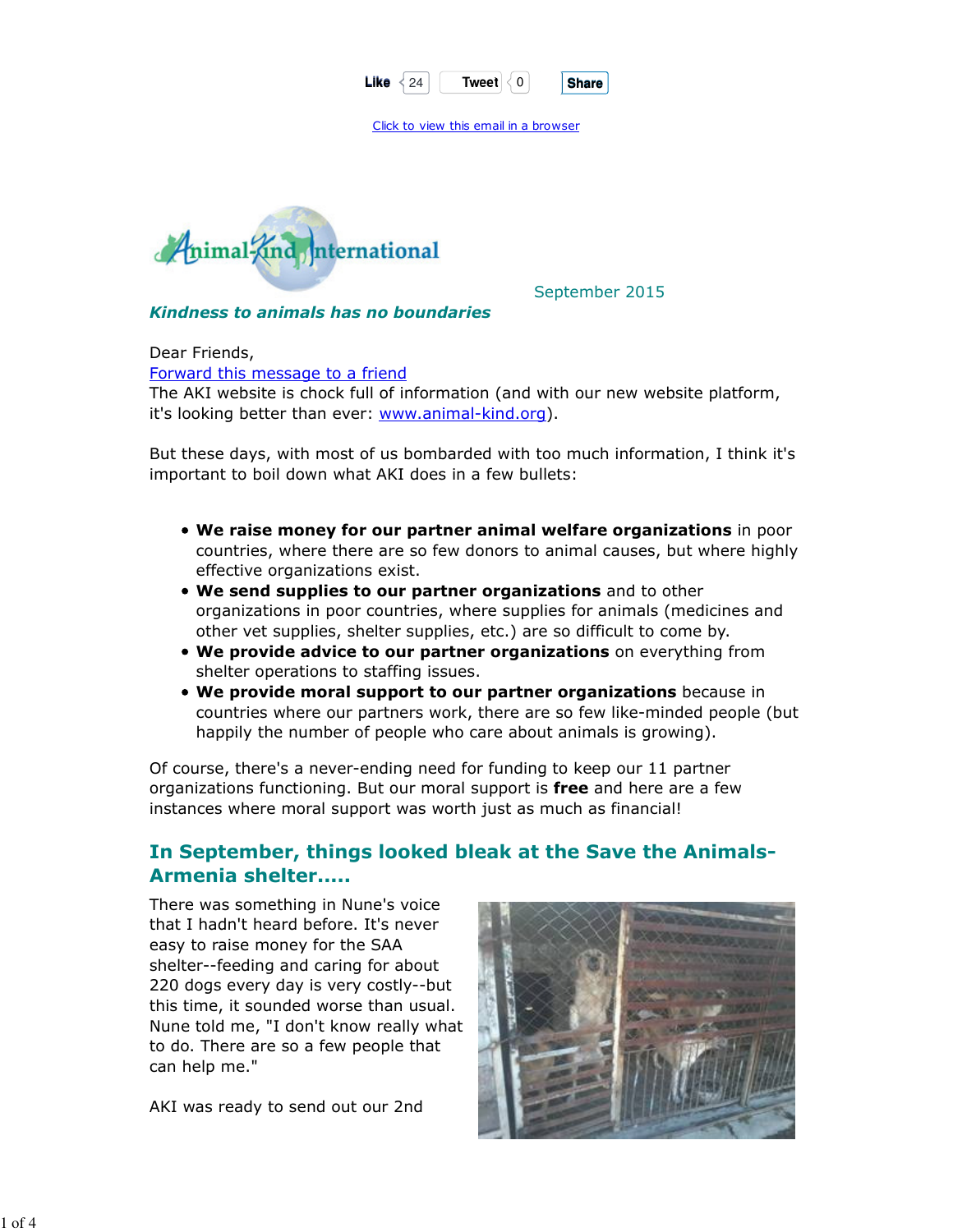disbursement of 2015, and luckily, I

found someone traveling to Armenia within days, and I quickly sent the money to him. When Nune got the good news, she told me, "I can't find the words of thanks. You give me hope to be alive and do what I do for dogs. You can't imagine that I feel now when I am just alone with my problems."

As SAA founder, director, and shelter volunteer, Nune has a lot of responsibilities on her shoulders. Thank you AKI donors for easing that burden a bit. Nune needs at least \$1000/month to keep the shelter operating. To read more about SAA and to donate, please go to the AKI website:

http://www.animal-kind.org/#!armenia--save-the-animals/vs7nh

# Helping Hands for Hounds of Honduras: AKI offers a helping hand to Pilar

The two puppies in the photo below were dropped off at Pilar's house in August. They were starving, covered with ticks, full of worms. Pilar had previously offered the irresponsible owner a low cost spay, but instead of getting his female dog fixed, he let her have another litter and then dumped the puppies on Pilar.

Pilar got them cleaned up, fattened up, and found a loving home for them with a physics teacher who is the sister of one of Pilar's ex-students. They are now named Maya and Canela, and they have a big brother in the house, as well (photo right).



# Pilar (Helping Hands for Hounds of Honduras) is grateful to AKI and our donors......

Of course we've all seen that kind of irresponsible behavior, but in Honduras, Pilar sees it too often, and sometimes she needs a morale boost! I know we're successful because Pilar keeps making these miraculous rescues, turning around animals that are close to death. And because Pilar wrote:

"AKI does so much for the neediest of animals, and they provide encouragement and support for all the animal rescuers in places where



almost none exists. Because of AKI, I have felt like I am not alone. They provide moral support and lots of encouragement and advice. The financial support from AKI donors to help with the rescue and treatment of abandoned dogs and cats is dependable, ever-present, making a huge difference in the quality of the care I can give the animals by providing food, refuge, medicine and vet care, and in the quantity of animals I can care for."

Pilar needs ongoing support for the 25 dogs and 5 cats--most of them special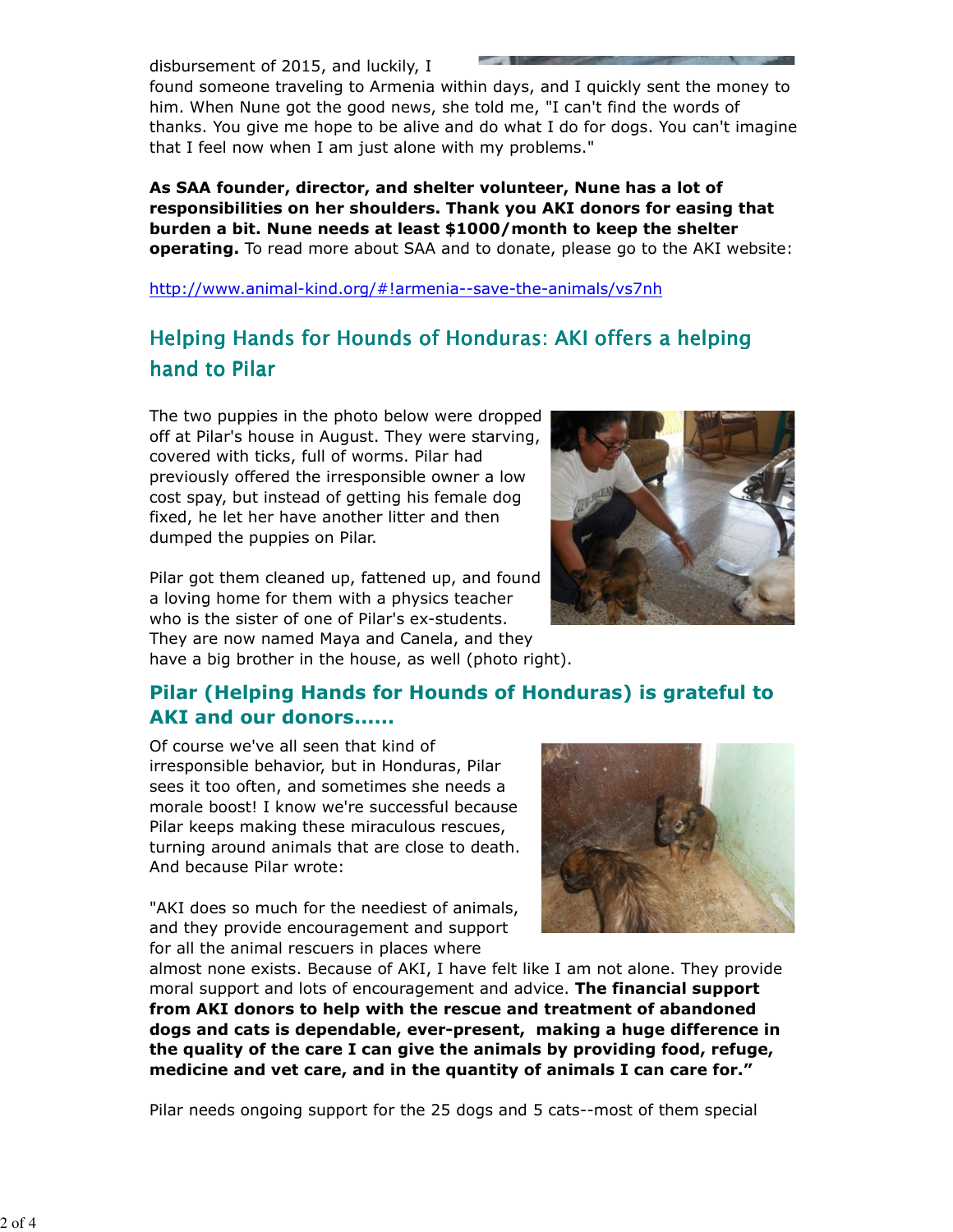needs--at the HHHH sanctuary. See Pilar's before/after rescue pictures, read about her long history of animal advocacy, and designate HHHH for your AKI donation here:

http://www.animal-kind.org/#!honduras--helping-hands-for-hounds-of-ho/elvm8

### A Morale Boosting Story from Kingston Community Animal Welfare!

This is a story to put a smile on anyone's face! Some of you may remember pictures from a few years ago showing Deborah's rescue of a dog from a gully (photo right). We still have the full story and pictures on the AKI website,

#### http://www.animal-kind.org/#!jamaica--kingstoncommunity-animal-welfa/basyx

(go to the right hand column and look for: "See pictures from one of Deborah's more spectacular rescues")

KCAW's Deborah had the dog, who she calls Girl, spayed, and Deborah reports she's very happy, and of course she is several years older.



Deborah drives "by twice a week to feed her, the rest of the time she gets food from the people on the road, and one lady, Lorraine who owns a cook shop on that street likes her a lot and gives her food when I don't come. But lately she has been suffering from a tick infestation! Thousands and thousands covering her!! I got some of the people from the area, including Lorraine, and a nice Rastafarian man helped too! I also started her on antibiotics to stave off tick fever."

### Deborah and a friend bathe Girl to get rid of the 1000s of ticks



### Girl is as good as new!

It's wonderful to know that street dogs can live such good lives--with people like Deborah watching over them. To help Deborah and Kingston Community